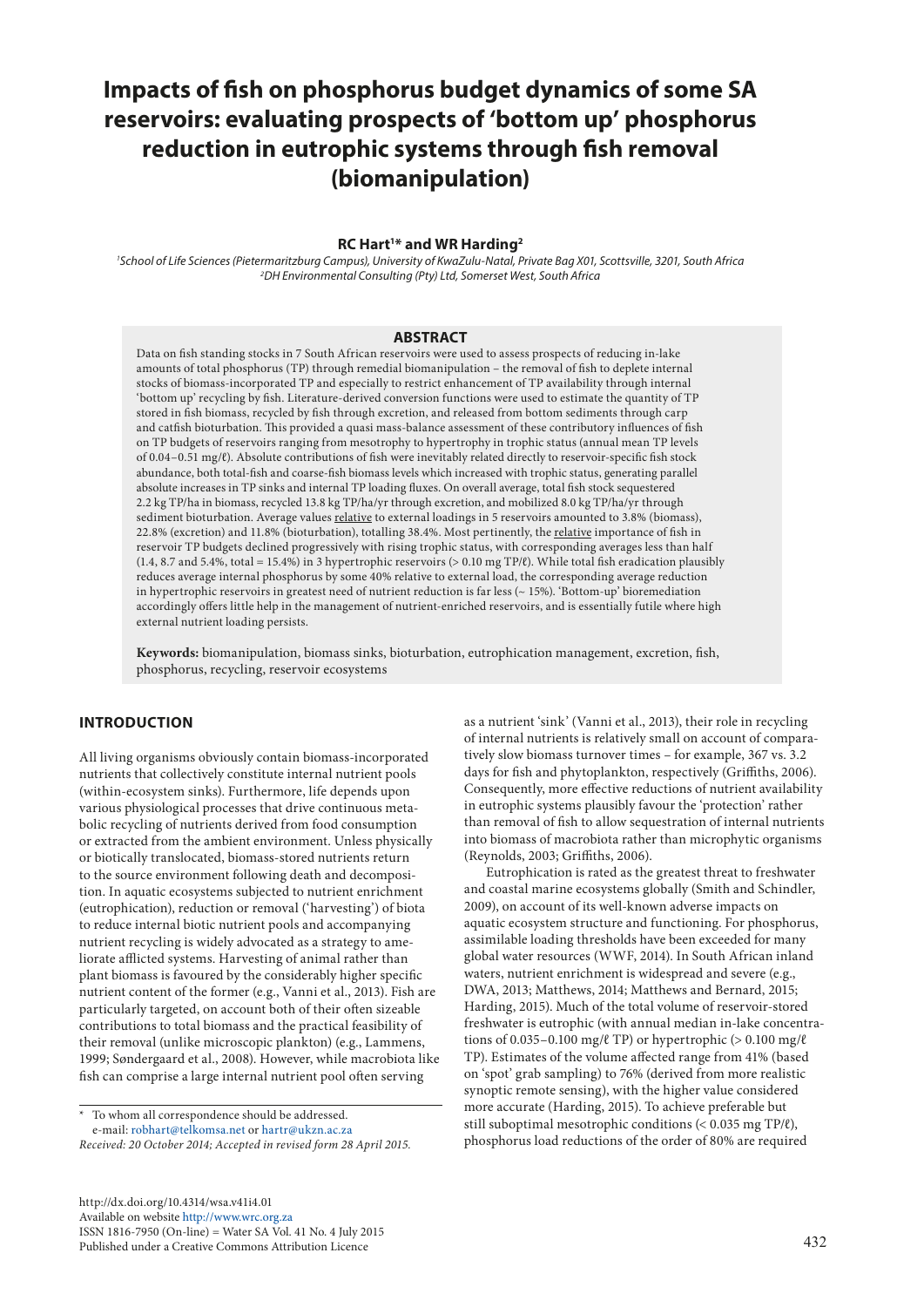(Harding, 2008). In reality, however, restrictions on phosphorus discharge in wastewater (the dominant source of TP) are increasingly ineffectual, while discharge requirement standards are insufficiently stringent, with lax and lenient enforcement. Declining 'preventative' control has generated interest in 'curative' in-lake options to reduce in-lake phosphorus levels and the resulting impacts of eutrophication on reservoir ecosystem health and concomitant human health threats arising from their use as a primary source of potable water (e.g., Harding and Paxton, 2001; Harding et al., 2009; Van Ginkel, 2011; Harding, 2015).

On this basis, recent eutrophication management endeavours in South Africa, notably within the multi-pronged Hartbeespoort Dam Bioremediation Programme (HDBP) that commenced in 2008 (DWA, 2012; Venter, 2012a), incorporate an explicit 'biomass harvesting' thrust – removal of floating hydrophytes (water hyacinth – *Eichhornia crassipes*) and 'algae' (especially surface scums of the cyanobacterium *Microcystis aeruginosa*) (Croucamp and Venter, 2012). It is also a tacit consequence of the 'food-web restructuring thrust', designed to effect 'restructuring of the fish population … to achieve a balanced ecosystem' through removal of fish taxa 'responsible for the re-suspension of nutrients into the water column due to their benthic (bottom) feeding behaviour' (Venter et al., 2012 p. 31). Reduction of 'coarse' fish (common carp – *Cyprinus carpio*, sharptooth catfish – *Clarias gariepinus* and canary kurper – *Chetia flaviventralis*) was expected to result in 'rehabilitated biotic assemblages', able to achieve 'efficient nutrient and energy flow throughout the food web' (with no mechanistic basis being elaborated).

Food-web management (biomanipulation) is well-known as a prospective remedial tool to ameliorate in-lake impacts of eutrophication, relying on one or both of two mechanisms: first, 'top-down' enhancement of predatory interactions to maximize grazing pressure on and thereby reduce the biomass of autotrophs stimulated by nutrient enrichment; and second, 'bottom-up' resource-based interventions to reduce biotic recycling of internal nutrients (see Hansson et al., 1998; Horppila et al., 1998; Mehner et al., 2002; Hodgson, 2005 – among many). The mechanistic suitability of 'top-down' biomanipulation in South African reservoirs was critically evaluated (Hart, 2006) and empirically negated on several grounds (Hart, 2011; 2012; Harding and Hart, 2013). A parallel mechanistic consideration of 'bottom-up' management through biomass harvesting (specifically and exclusively of fish) is provided here to evaluate its prospective utility in eutrophic reservoir management.

Logical justification for harvesting rests on the quantity of nutrients 'locked' in internal biomass pools (sinks) and internally recycled by organisms, especially relative to amounts received from external sources. This consideration is especially important for reservoir ecosystems that typically receive high external nutrient loads from large volumes of water carried by influent rivers draining relatively large catchment areas and/or highly urbanized watersheds; short hydraulic retention times (i.e. rapid flushing by inflows large relative to storage capacity) further exacerbate the external loading problem. The role and importance of fish in the phosphorus budget dynamics of some SA reservoirs is accordingly assessed here in regard to 3 questions: (i) How much phosphorus is stored in fish biomass? (ii) How much phosphorus is excreted by fish? (iii) How much sediment-associated phosphorus is re-suspended through fish bioturbation? These questions are considered in relation both to crude estimates of total internal TP pool size in 7 reservoirs, and relative to external TP loads in 5 reservoirs for which

suitable data exist. We assess the potential consequences of hypothetical total fish removal on within-reservoir TP pool size and availability, and thereby its efficacy as a nutrient-reduction strategy to counter/offset the growing eutrophication problem in SA reservoir ecosystems. 'Nutrient' is used generically, but generally implies phosphorus (P), although other nutrients – particularly nitrogen (N) – may be equally or more important than P as a limiting nutrient in low latitude warm-water systems, and eutrophic systems in general – especially where ambient N:P ratios are distorted by N-fixing cyanobacteria (e.g., Kalff, 2002).

# **MATERIALS AND METHODS**

This analysis is based on twice-yearly fish stock determinations using a consistent gill-net sampling and analysis protocol (Harding and Koekemoer, 2011) in 7 reservoirs (in Gauteng, North West and Limpopo provinces) varying in nutrient enrichment level (Table 1). Fish stock levels are examined in relation to reservoir 'trophic status' (TS) level, classed on TP values (the combined average of 4 median seasonal TP values reported by the National Eutrophication Monitoring Programme (NEMP; DWA, 2014) for corresponding summer and winter periods during and preceding the fish surveys (see Table 1). As the NEMP database excludes Rust de Winter and Kosterrivier Dams, values given by Harding and Koekemoer (2011) were used. Time-averaged TP values were used for TS classification to cater for the reality that fish biomass is a cumulative outcome reflecting trophic conditions over time, rather than an instantaneous result of contemporaneous nutrient levels. TS classification was based on defined standard criteria of TP content (OECD, 2002) to ensure international consistency (Harding, 2015).

Temporally comparable annual areal TP loading rate values were available for only 2 reservoirs – direct measurements for Hartbeespoort (DWA, 2012) and modelling predictions for Roodeplaat (Harding, 2008). Loading rates for 3 other reservoirs were derived from 'historical' analyses (Walmsley and Butty, 1980), uniformly inflated by 160% to approximate known time-related increases for Roodeplaat (the only system with comparative historical and recent data). Determinations only possible for or relevant to these 5 reservoirs are subsequently identified as 'subset' values. With the uncertainty in external loading rate values, and their absence for 2 reservoirs, a proxy of loading rate for all 7 reservoirs was calculated using the classic Vollenweider principle (OECD, 1982) of loading rate vs. inlake concentration. This crude proxy – total pool size of in-lake TP, was approximated as the product of full supply volume and TP concentration in near-surface water, generally the 0–5 m layer (Table 1). Resulting pool size estimates are certainly very conservative, being based on almost invariably lower concentrations of TP in surface waters than the entire water column, and disregarding both the dilution effects of flushing and the often large 'losses' of internal TP through sedimentation (e.g. estimated accumulated total of  $\sim$  2 000 t over 85 years in Hartbeespoort or  $\approx$  12 kg/ha/yr (Cukic and Venter, 2012)). Nevertheless, they provide a uniform comparative index for all reservoirs.

Reported values of TP content of fish biomass vary roughly 2-fold (1.5 to 3.38% of total dry weight (DW)) according to fish taxon, ontogeny, food type, and food nutrient stoichiometry, etc. (Gehrke and Harris, 1994; Vanni, 2002; Torres and Vanni, 2007; McManamay et al., 2011). The TP content of SA reservoir fish stocks was calculated as a standard 2.3% of fish DW (Cyr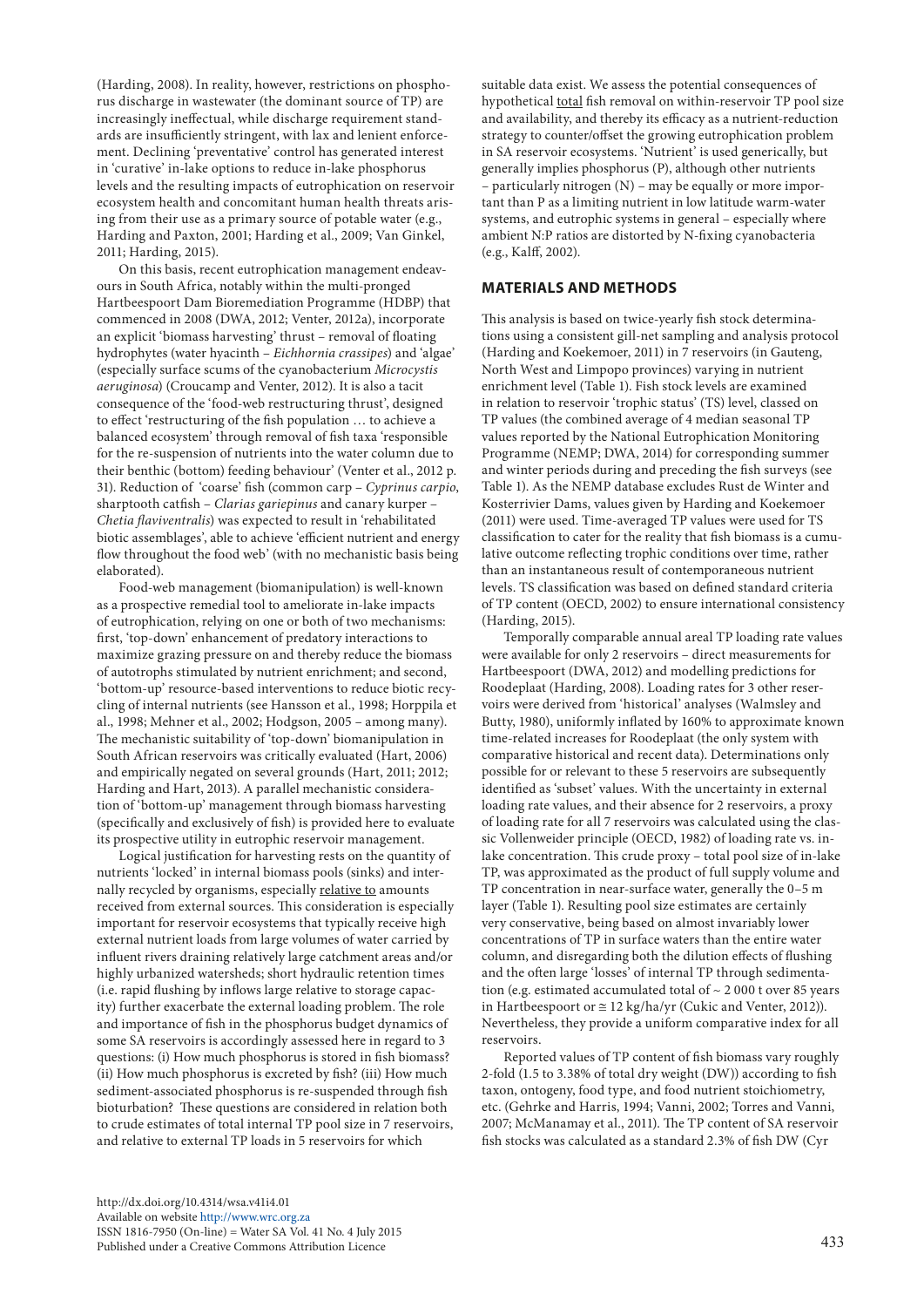and Peters, 1996; Griffiths, 2006), 'generously' assuming DW as 22% of wet weight (WW) (Cyr and Peters, 1996) rather than only 16.7% (Gehrke and Harris, 1994).

Although published rates of fish P excretion vary widely, between 81.4 and 181.0 g P/kg DW fish/yr (Torres and Vanni, 2007; McManamay et al., 2011, respectively), a definitive assessment by Griffiths (2006) revealed an almost direct relationship between excretion and fish biomass (see Fig. 2 – Griffiths (2006)), regardless of differences in mean body mass, species composition and diet of fish in lakes spanning a wide productivity range of  $\sim 0.05$  to 0.25 mg/ $\ell$  TP. Excretion rates were accordingly calculated for total stocks of reservoir fish using the regression relationship for that data (Griffiths, 2014):

 $\log_{10}Excretion = -1.353 + 1.108 \log_{10}Fish \ Biomass$ where:

*Excretion* = g TP/ha/day and *Fish Biomass* = kg/ha WW).

Contrary to the general decline in mass-specific metabolic rate with body size (Peters, 1984), the slope of this regression exceeds unity. Predicted excretion values increase disproportionately with rising biomass (e.g. from 266 g TP/kg fish/yr at 100 kg fish/ ha to 341.4 g TP/kg fish/yr at 1000 kg fish/ha), exaggerating excretion values in reservoirs carrying larger fish-stocks.

Sediment re-suspension was calculated using a rate of '33 kg/ha/d/100 kg carp/ha' (Akhurst et al., 2012 – p 220) ( $\equiv 0.33$ kg sediment DW/kg carp WW/d, or 390% body mass/d as WW) derived from mesocosm studies of carp in Australia. This value was applied directly to carp stocks in SA reservoirs, but reduced to 0.18 kg/kg/d for catfish – based on their 54% lower reliance on benthic food resources than carp (Ashton et al., 1985). Bioavailable-P content of sediment was set constant at 0.5 g TP/kg DW sediment – higher than algal-available (AA) sediment P levels of 0.36 and 0.3 g AAP/kg DW in the eutrophic Hartbeespoort and Roodeplaat reservoirs in 1979 (Grobler and Davies, 1981) and that of 0.44 g TP/kg (incorrectly reported as mg/kg) for the most enriched sediments in

Hartbeespoort Dam in 2003 (Harding et al., 2004). Sediment bioturbation coefficients derived from the above values  $(0.33*0.5*365 = 60.23$  g TP/kg carp/yr and  $0.18*0.05*365 =$ 26.9 g TP/kg catfish/yr; NB – g TP, not kg) were used to calculate TP bioturbation in all study reservoirs, ignoring likely system-specific differences. Resulting calculations probably overestimate bioturbation in the study reservoirs (see Discussion).

The inter-relationships of dependent variables with trophic status were examined using various regression models; the best-fitting model (invariably a polynomial or power function) was tested for statistical significance at the 95% level or above ( $p \leq 0.05$ ). Low sample size inevitably limited the number of cases meeting this criterion. Where appropriate, a distinction is made between overall values derived for all 7 reservoirs and 'subset' values derived for 5 (explained above).

# **RESULTS**

# **General**

Morphometric and general attributes of the study reservoirs given in Table 1 are self-explanatory. In-lake TP concentration – used here as the direct proxy measure of reservoir 'trophic status'– was strongly correlated with corresponding external TP loading  $(r^2 = 0.985, p < 0.002)$  in the 5 'subset reservoirs'. This relationship is contextually pertinent to various data considerations and interpretations that follow.

# **Fish biomass and associated internal storage sinks of phosphorus**

Total areal standing stock biomass levels of fish (i.e. all taxa totals) increased with reservoir trophic status (Fig. 1), as did that of its component coarse taxa (catfish and carp together) – despite a contrasting response in the small overall average carp fraction (11.4%). Corresponding changes in TP pools stored in fish biomass were inevitably parallel (Fig. 2). Biomass-stored TP

**TABLE 1 Synopsis of relevant characteristics of the study reservoirs, listed according to rising trophic status. Morphometric attributes and hydraulic retention time (HRT) values, and areal fish stock determinations in summer (S) and/or winter (W) surveys are from Harding and Koekemoer (2011). Trophic status values are ranges and averages of four seasonal median levels during and preceding the fish surveys acquired (as available) from DWA/NEMP, with italicized values from Harding and Koekemoer (2011). Phosphorus loading rates derive from Walmsley and Butty (1980), Harding (2008) and DWA (2012).**

| Reservoir      | <b>Full Supply Level</b> |              | Depth       |            |                    | <b>Fish</b>             |                        | <b>Trophic</b>                 | <b>External</b>          | Internal pool            |
|----------------|--------------------------|--------------|-------------|------------|--------------------|-------------------------|------------------------|--------------------------------|--------------------------|--------------------------|
|                | Volume<br>(106 m3)       | Area<br>(ha) | Mean<br>(m) | Max<br>(m) | <b>HRT</b><br>(yr) | <b>Stock</b><br>(kq/ha) | Survey<br>period       | <b>Status</b><br>$(mgTP/\ell)$ | loading<br>(kg TP/ha/yr) | size proxy<br>(kg TP/ha) |
| Rust de Winter | 28                       | 490          | 5.7         | 18         | 0.3                | 357                     | 2008/9 S               | 0.042                          | 16.33                    | 2.57                     |
| Lindleyspoort  | 14                       | 190          | 7.4         | 22         | 0.5                | 350                     | 2008/9 S               | $0.043 - 0.058$<br>0.051       | 50.00                    | 3.76                     |
| Kosterrivier   | 12                       | 260          | 4.8         | 13         | $-$                | 202                     | 2008 W<br>2008/9 S     | 0.068                          | $\overline{\phantom{0}}$ | 3.14                     |
| Hartbeespoort  | 193                      | 2 0 0 0      | 9.6         | 33         | 0.81               | 300                     | 2003/4 S<br>$2004/5$ S | $0.101 - 0.217$<br>0.140       | 94.2                     | 13.51                    |
| Bon Accord     | 4.4                      | 170          | 3.6         | 7.4        | $\equiv$           | 412                     | 2007/8 S               | $0.155 - 0.279$<br>0.225       |                          | 6.60                     |
| Roodeplaat     | 41.2                     | 397          | 10.6        | 43         | 1.28               | 791                     | 2007/8 S               | $0.170 - 0.345$<br>0.244       | 237.28                   | 25.32                    |
| Rietvlei       | 12.3                     | 206          | 6.2         | 19         | 0.4                | 641                     | 2007/8 S               | $0.354 - 0.706$<br>0.509       | 389.32                   | 30.39                    |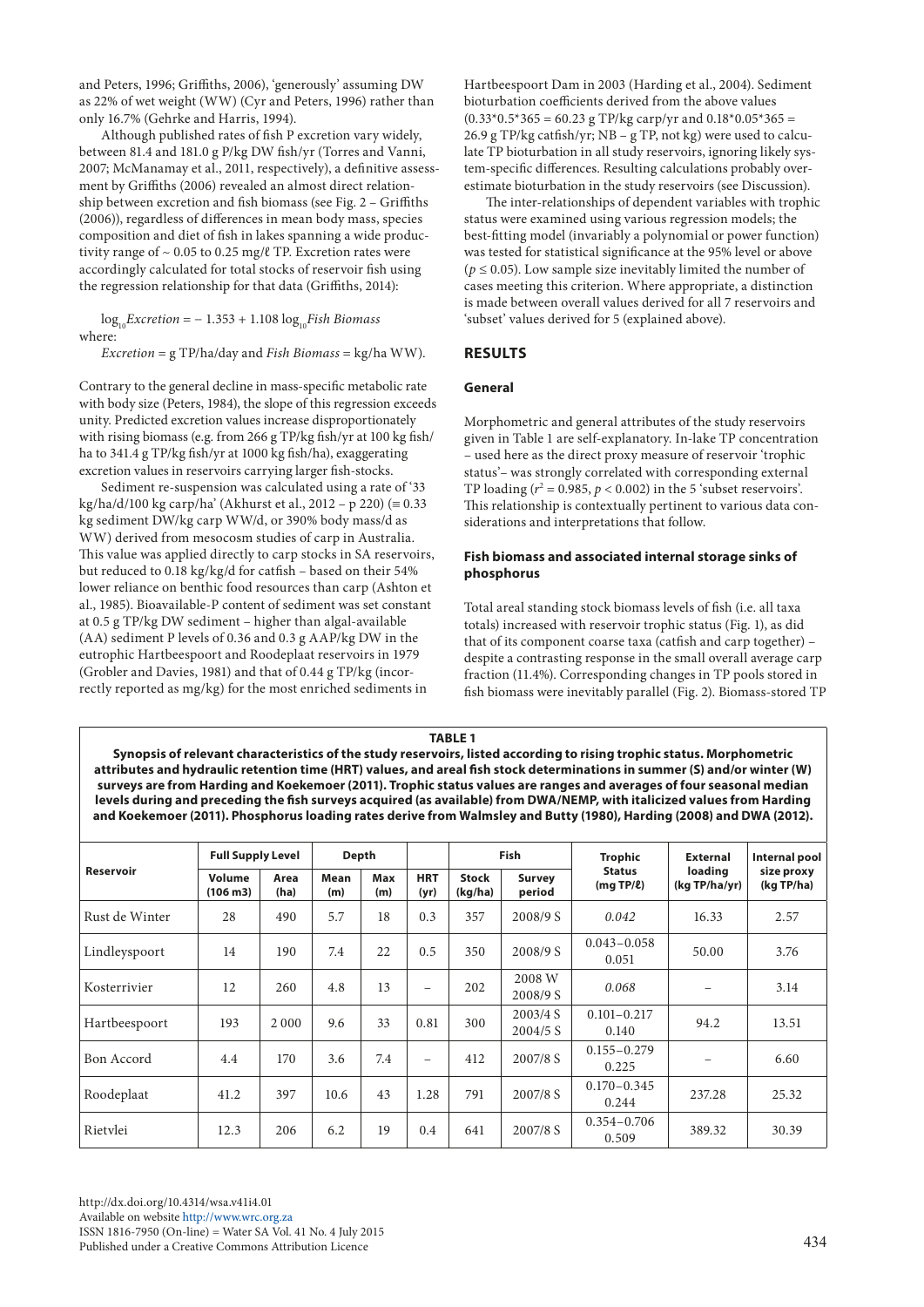pools increased with rising trophic status (Fig. 2), but averaged only 2.21 kg TP/ha overall. In relative or fractional terms – the corresponding subset average (2.47 kg TP/ha) equates to 3.7% of external load inputs – clearly indicating that fish biomass is unimportant as a TP storage compartment. External inputs potentially suffice to replenish this storage pool ~27 times per annum. The decline in relative values with rising trophic status (Fig. 2), although exaggerated by a high value of ~11% in the least-enriched reservoir (which also inflates the average), is fundamentally important. In hypertrophic reservoirs, TP stored in fish biomass averaged only 1.4% of external TP inputs.

#### **Internal phosphorus recycling/regeneration through fish excretion**

Annual excretion of TP by fish rose with reservoir nutrient status (Fig. 3) – an inevitable consequence of the underlying increase in fish biomass (Fig. 1), resulting in sizeable internal TP loadings – 13.8 kg TP/ha/yr on overall average. The subset average (15.5 kg TP/ha/yr) was equivalent to 22.8% of external



*FIGURE 1*

*Areal fish stock abundance (as biomass) in relation to reservoir trophic status. Values for total fish, coarse fish and carp are shown separately. All*  2 *regression functions are insignificant.*



*FIGURE 2*

*Estimated quantities of TP stored in fish biomass in relation to reservoir trophic status, both in terms of absolute values and amounts relative to corresponding external TP loading rates. The regression relationship for relative values is significant.*

[http://dx.doi.org/10.4314/wsa.v41i4.0](http://dx.doi.org/10.4314/wsa.v41i4.01)1 Available on website<http://www.wrc.org.za> ISSN 1816-7950 (On-line) = Water SA Vol. 41 No. 4 July 2015 Published under a Creative Commons Attribution Licence

TP loads reaching the reservoirs. However, as both averages are strongly inflated by the high value of 66.8% in the leastenriched Rust de Winter Dam, the corresponding lower (overall and subset) median statistic of 11.1% is plausibly more representative for this assessment. The relative importance of excretion as an internal TP source declined significantly with rising reservoir trophic status (Fig. 3), amounting to merely 8.7% of external nutrient loading in hypertrophic reservoirs.

## **Internal phosphorus loading associated with sediment bioturbation by carp and catfish**

Sediment bioturbation by catfish averaged 6.2 kg TP/ha/yr overall – resulting in sizeable translocations of TP from bottom deposits. Absolute values rose with reservoir trophic status (Fig. 4) in line with corresponding increases in fish abundance (Fig. 1), with catfish biomass comprising 52% of total fish stock and 83% of coarse fish stock on average across all reservoirs.

3 bottom sediments (1.83 kg TP/ha/yr on overall average – Fig. 4), in Bioturbation by carp released considerably less TP from



*FIGURE 3*

*Estimated amounts of TP excreted by fish in relation to reservoir trophic*  4 *status, both as absolute values and quantities relative to corresponding external TP loads. The regression relationship for relative values is significant.*



*Estimates of the quantity of TP mobilized from sediments by fish bioturbation in relation to reservoir trophic status. Absolute values for both carp and catfish are shown separately, along with combined total contributions relative to external loadings. Only the regression relationship for relative total bioturbation is significant.*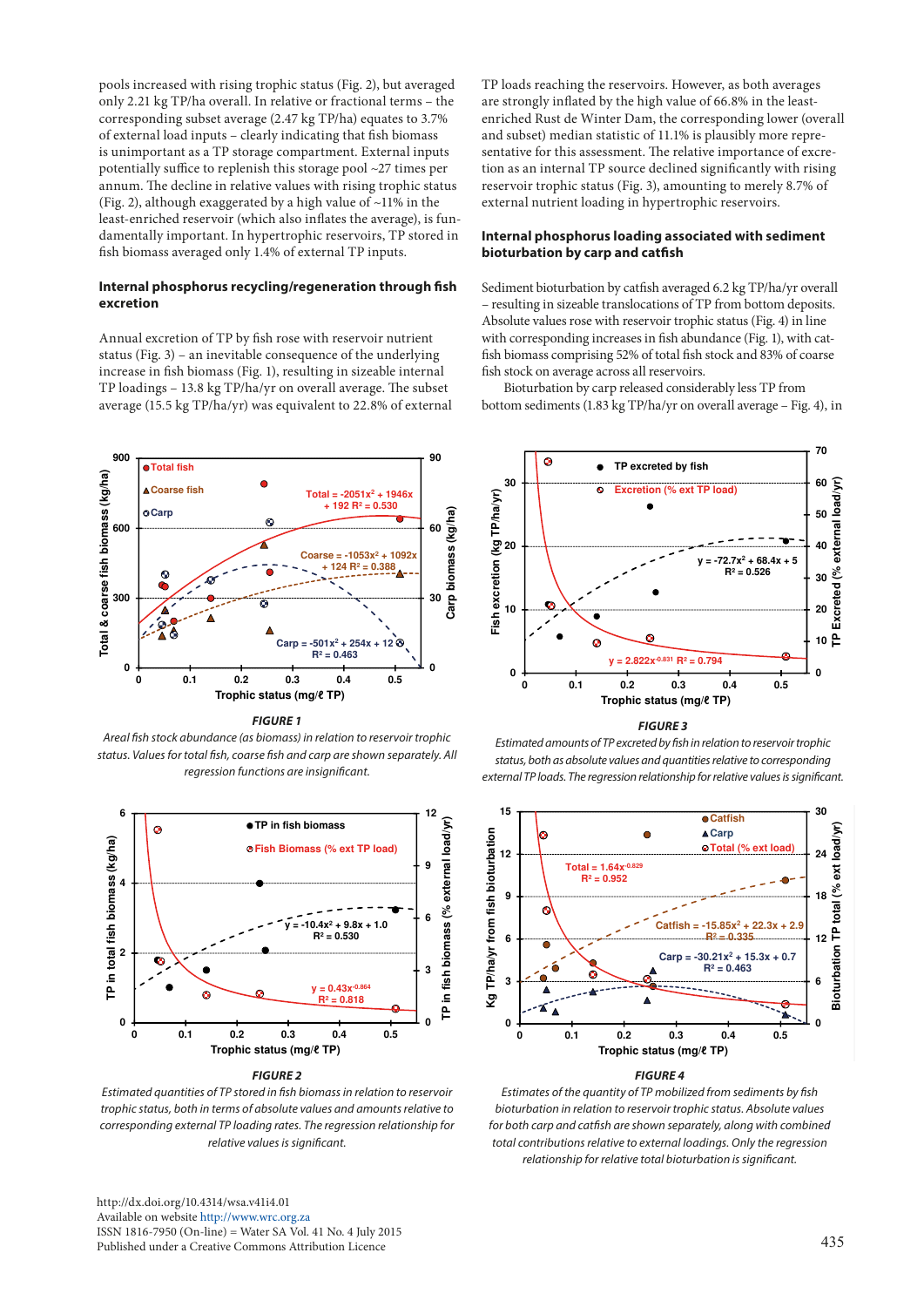keeping with corresponding lower average abundance levels – 30.3 kg/ha carp vs. 230.3 kg/ha catfish. Contrary to the general increase in contributions of fish to TP compartment size with rising trophic status evident in biomass sinks (Fig. 2), excretory releases (Fig. 3) and catfish bioturbation (Fig. 4), carp bioturbation changed unimodally (Fig. 4) – consistent with the underlying difference between changes in carp stock and total fish stock with trophic status (Fig. 1). However, low carp abundance trivializes this discrepancy.

As with biomass and excretion, the relative importance of sediment bioturbation as a potential internal TP source declined significantly with rising nutrient status (Fig. 4). It averaged 11.8% overall, but was limited to 5.4% of external load inputs in hypertrophic reservoirs.

## **Contributions of fish to internal phosphorus budgets, relative to external TP inputs**

A synoptic summary of contributions by fish to within-reservoir phosphorus budgets, relative to corresponding external TP loading inputs, shows exponential declines (significant negative power regressions) of all contributory influences (biomass storage, excretion and bioturbation) with rising trophic status (Fig. 5). Total fish removal is equivalent to reducing external TP inputs by 38.3% on average – a statistic certainly inflated by high values for one low trophic status system. The corresponding median value of 19.1% is transparently more realistic, and accords with case data for reservoirs with internal TP concentrations  $\geq 0.10$  mg/ $\ell$  (see Fig. 5). In these hypertrophic systems, external TP inputs are at least 5-fold greater than the collective internal contributions made by fish.

## **Proportional significance of fish relative to total withinreservoir phosphorus stocks**

Based on the crude estimate of total within-reservoir TP stock as a 'proxy' of external loading, a consistent decline in fish-related contributions with rising trophic status was evident across all 7 reservoirs (Fig. 6) – mirroring the pattern shown in Fig. 5. Although absolute values of these fractional



#### *FIGURE 5*

*Composite summary of TP quantities locked in fish biomass, recycled through excretion, mobilized from sediments, and in cumulative total, as values relative to corresponding external inputs of TP to reservoirs varying in trophic status. All regression functions are significant.*

[http://dx.doi.org/10.4314/wsa.v41i4.](http://dx.doi.org/10.4314/wsa.v41i4.01)01 Available on website <http://www.wrc.org.za> ISSN 1816-7950 (On-line) = Water SA Vol. 41 No. 4 July 2015 Published under a Creative Commons Attribution Licence

contributions to internal lake pool sizes are ~10-fold greater than the corresponding relative contributions to external loading rates (averages of 31.3 vs. 3.7% for biomass, 189.4 vs. 22.8% for excretion, and 111.1 vs. 11.8% for sediment mobilization), the disparity is considered an artefact of under-estimating total internal pool size (see Methods).

# **DISCUSSION**

Animals generally have strong effects on nutrient cycling in freshwater ecosystems, although this is not inevitable (Vanni, 2002). The present study shows that the influence of fish on reservoir TP budgets was limited. The unambiguous general decline in the relative contribution of fish to reservoir TP budgets with rising trophic status is directly and fundamentally significant and highly relevant to reservoir management. However, various limitations and deficiencies in the underlying data that inevitably temper the certainty of this assessment merit consideration. Annual fluctuations in external loading inputs and the reliability of loading rate values are particularly pertinent in this regard. In-lake TP concentration – the basis of trophic status evaluation– is directly determined by annual external TP loading ( $r^2 = 0.985$ ,  $p < 0.002$ ), known to vary widely from year to year. A simulation analysis of the most consistent and extensive data-set available – that for Hartbeespoort Dam – helps to examine the consequences of this variability on the credibility of present evaluations of the role of fish in nutrient budgets: does it negate our overall conclusion regarding their 'marginal' impact?

Between 1999/2000 and 2010/2011, total annual external TP loads to this reservoir ranged from 92.3 to 650.3 t, load retention varied between 44.3 and 82.7%, and average in-lake concentrations of TP varied from 0.104 to 0.615 mg/ℓ (DWA, 2012); direct inter-correlation between these parameters was weaker than anticipated. Simplistically assuming a static fish stock of 300 kg/ha (see Table 1), the hypothetical median percentile contributions (and ranges) of fish relative to corresponding annual external TP loads over the decade amounted to 0.9% (0.5–3.3) for biomass, 5.2% (2.8–19.5) for excretion, and al 3.8% (2.0–14.3) for bioturbation, and 9.9% (5.3–37.0) in total.



#### *FIGURE 6*

*Synopsis of amounts of TP stored in fish biomass, and recycled through fish excretion and sediment bioturbation), as relative fractions of the crude estimates of total internal TP stocks in reservoirs of differing trophic status. All regression relationships are significant.*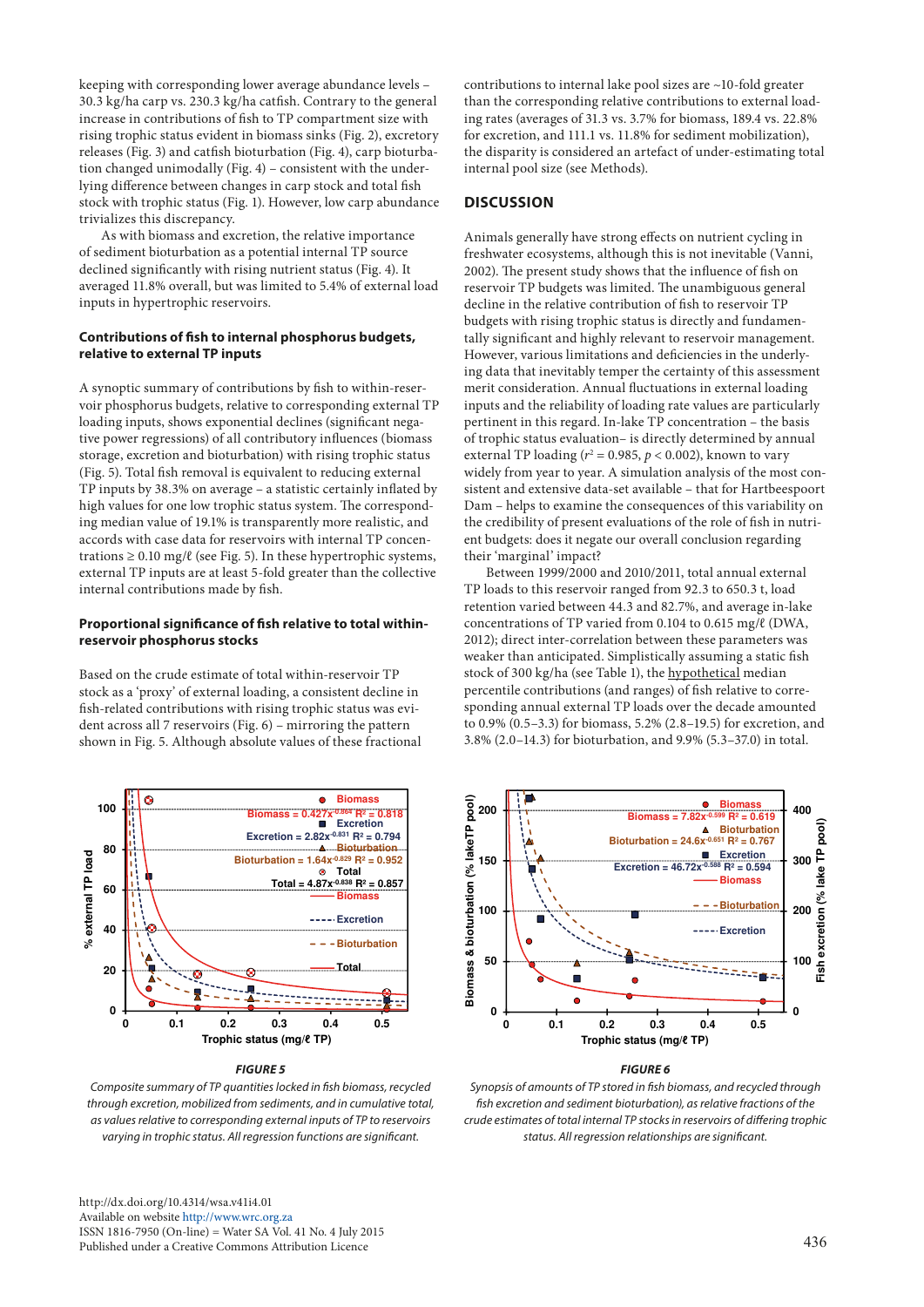Fish contributions to the TP budget thus amount to  $\sim$ 10% (the cumulative median) of external inputs. While more accurate and temporally contemporaneous data will undoubtedly result in different absolute values regarding the contributions of fish to reservoir TP budgets, our general overall conclusion that fish play a marginal role in the phosphorus dynamics of these reservoirs is unlikely to be invalidated.

This conclusion accords exactly with Griffiths' (2006) substantiated generalization that fish play a minor role in internal nutrient recycling of P in lakes, certainly a minor role compared to that played by metabolically more active plankton (e.g., Hudson et al., 1999). The general validity of Griffith's (2006) posit is realistically pertinent and undoubtedly even more certain in river-reservoirs than natural lakes, on account of the former's substantially greater nutrient loadings derived from 10- to 100-fold greater drainage basins and shorter hydraulic retention times that ensure faster renewal of water-borne nutrient inputs (Wetzel, 2001). In any case, fish merely serve as sinks and recycling agents of existing internal nutrient pools; they cannot generate genuinely 'new' additional nutrient inputs – a fundamental reality that cannot be over-emphasized. Deliberations on the role of fish in providing 'new' inputs (Schaus and Vanni, 2000; Vanni, 2002; Nowlin et al., 2005) simply relate to vertical and/or horizontal translocations of nutrient between different within-lake habitats or communities – most notably between benthic and pelagic compartments, but also fringing littoral zones (as explicitly or tacitly acknowledged by the deliberators). Bioturbation is likely the most significant influence of fish, in so far as it enables the re-introduction of existing historically-accumulated stocks of P 'lost' through sediment deposition.

Many SA reservoirs, including several in the present subset (see Table 1), are deep enough to stratify strongly and often develop hypoxic or even anoxic hypolimnia (Walmsley and Butty, 1980), with consequent influences on bioavailability of both excreted and sediment-derived phosphorus. The complex redox- and pH-sensitive chemistry of phosphorus, linked to ambient dissolved oxygen level, pH, and availability of various metal ions such as hydrated ferric oxides, is well-known. Adámek and Maršálek (2013) found that phosphorus releases from pond sediments through bioturbation did not relate directly to the amount of sediment disturbed, specifically on account of differences in phosphorus sorption at the sediment-water interface resulting from such chemical reactions. Likewise, despite often large quantities of SRP released from anaerobic sediments in deep stratified systems, little may reach the epilimnion (Nowlin et al., 2005) to stimulate euphotic zone primary production.

In the reservoirs considered here, sediment bioturbation by carp and catfish collectively ranged from 13.2 to 30.1 tons sediment DW/ha/yr, mobilizing an estimated 6.6 to 15.0 kg TP/ha/ yr. Even these low values are plausibly over-estimates. The rate used here to calculate sediment processing values – 390% body mass/d (cf. 230% by carp at 100 kg/ha – Breukelaar et al., 1994) – derives from back-calculation of results measured in experimental mesocosms (depth  $= 1$  m, volume  $= 3.2$  m3) stocked with carp at 1 875 kg/ha, i.e., 0.1875 kg carp/m2 (Akhurst et al., 2012). At this concentration, repetitive sediment 'reworking' (bioturbation) by carp would be required to meet ongoing daily food requirements of between 3% (Bajer and Sorensen, 2014) and 5% (Zambrano et al., 2001) of body mass, almost irrespective of starting levels of food in enclosure sediments. Quantities of suspended food resources available as possible dietary supplements in the overlying water column would be depth-limited in 1 m deep mesocosms, likely compounding this need. Such experimental artefacts collectively inflate apparent bioturbation rates and resulting predicted values. The bioturbation levels calculated here are likely to be exaggerated considerably by the reduction of all 'concentration' artefacts. Lower stocks (140 to 526 kg/ha carp and catfish vs. 1875 kg/ha carp) of free-ranging fish are able to search continuously for, and exploit most profitable 'new pastures', obviating the need for repetitive sediment winnowing – especially where benthic food resouces are rich. In Hartbeespoort, the only reservoir with relevant data, zoobenthos abundance was notably high – 3.1 g DW/m2, some 155 kg WW/ha (Ashton et al., 1985). In all study reservoirs, alternative or supplementary suspended food resources are accessible from greater volumes of water (mean depth 3.6 to 10.6, average = 6.6 m vs. 1 m). Such factors are incorporated in the concept (considered below) of a catastrophic 'threshold level' for carp (Zambrano et al., 2001).

Common carp are notorious for uprooting hydrophytes and re-suspending sediment, and consequent adverse changes in water clarity and water quality (e.g. Zambrano et al., 2001) directly attributable to their bottom-grubbing feeding behaviour. However, negative impacts are neither linearly related to carp biomass (Zambrano et al., 2001) nor inevitably great. For example, Bajer and Sorenson (2014) found that neither bioturbation nor excretion by carp, at 300 kg/ha, contributed significantly to the phosphorus budget of a stratified eutrophic lake. Furthermore, their experimental reduction of carp from 300 to 40 kg/ha had no discernible effect on TP levels in the water column, negating the anticipated role of carp in nutrient transport from benthic sediments (Bajer and Sorenson, 2014). Likewise, little of the variation in water quality attributes measured in experimental mesocosms in Australian billabongs was attributable to carp (King et al., 1997; Robertson et al., 1997), although converse evidence exists (e.g. Akhurst et al., 2012).

Excretion accounted for the largest contribution by fish to TP budget dynamics of our study reservoirs, recycling an (inflated) average of 13.8 kg TP/ha/yr – 22.8% of corresponding external TP loading. By contrast, TP excretion by a fish stock of 1 200 kg/ha (about 3-fold higher than the average in our study reservoirs – 436 kg/ha) in the large Lake Texoma was considered to be 'of little importance' when external nutrient loading from tributary inflows exceeded 0.06 kg TP/ha/day – effectively some 60% of the study period (Gido, 2002). The annualized external loading rate of Lake Texoma (21.9 kg TP/ha) is only 14% of the average loading rate for 5 SA reservoirs considered here (157.4 kg TP/ha). Contradictory interpretations of the relative contributory roles of fish excretion arising from these data remain irreconcilable.

Carp removal potentially benefits the restoration of macrophyte communities in inshore littoral zones of stratified eutrophic lakes (Bajer and Sorensen, 2014) but may be effective only when initial carp stock is high – in excess of 300 kg/ ha. Below 100 kg/ha, carp damage to macrophytes was relatively slight (Bajer et al., 2009), affirming an earlier conclusion (Zambrano et al., 2001) that catastrophic effects arise only above a threshold biomass level. Carp biomass in our study reservoirs was low (14.3 to 62.6 kg/ha) – on average (30.3 kg/ha) less than a third of the suggested threshold level for potential damage (100 kg/ha) proposed by Bajer et al. (2009).

In most SA reservoirs, habitat area suitable for rooted macrophytes is constrained by fluctuations in water level that accompany natural seasonal draw-downs and/or controlled water releases: Macrophyte stands are alternately stranded dry, or drowned when water exceeds euphotic-zone depth;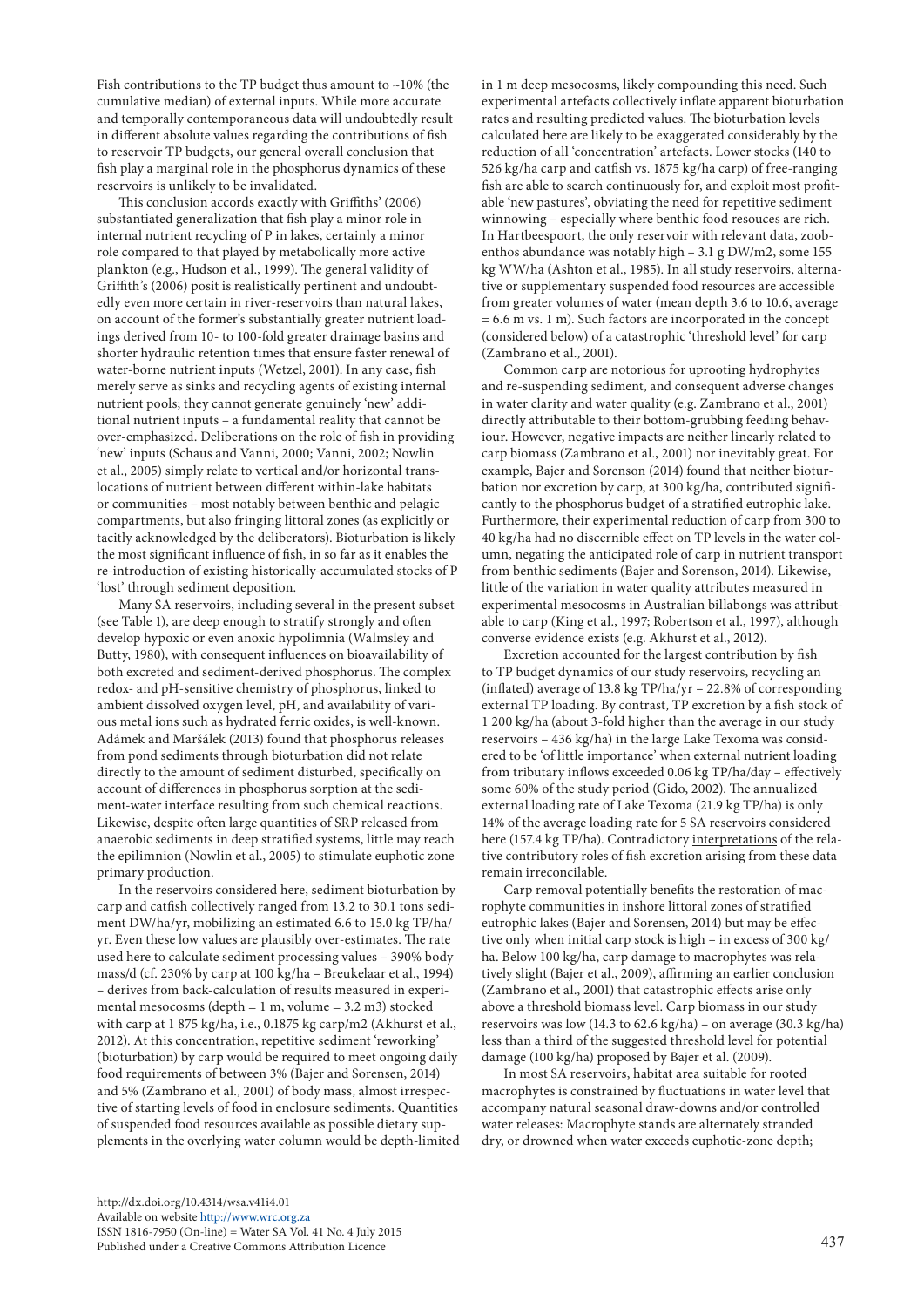hypsographic (depth-area) features further constrain the areal extent of suitable habitat independently of water-level changes in many reservoirs. Purported and possibly specious improvements in water quality, such as increased dominance of the benthic green filamentous alga *Spirogyra* in the littoral zone following food-web management (Koekemoer et al., 2012; Venter et al., 2102), are accordingly spatially constrained, benefitting only a relatively minor fraction of reservoir-stored water. Improvements to the major volumes of water stored in open-water offshore reaches clearly require directed interventions other than fish removal. Indeed, positive and sustainable effects based on fish removal remain contentious and questionable, and of likely management benefit only in small, shallow waterbodies where controlled, high-level harvesting can be maintained (e.g., Matĕna and Vyhnálek, 1994).

The present analysis indicates that complete fish eradication (if possible) would impact only marginally on internal nutrient stocks and nutrient recycling within the study reservoirs – unlike the common reliance on fish removal as an adjunct component of biomanipulation management in many eutrophic temperate lakes and reservoirs (e.g., Bendorff, 1995; Mehner et al., 2002; Kasprzak et al., 2007; Scharf, 2007; Søndergaard et al., 2008; Pedusaar et al., 2010). This difference appears largely attributable to the inordinately high external nutrient loadings impacting our study reservoirs (Table 1) – 1 to 2 orders of magnitude higher than a critical 'biomanipulation efficiency threshold of phosphorus loading' limit (0.6 to 0.8 g TP/m2/yr (< 10 kg TP/ha/yr)) suggested by Bendorff (1987 – see Bendorff 1990). This 'threshold' concept is widely recognized by experienced lake scientists.

Fish harvesting accordingly has little or no merit as a nutrient management tool in SA reservoirs, especially the hypertrophic reservoirs in greatest need of remediation. The clear, unambiguous decline in contributory importance of fish in internal phosphorus budget dynamics with rising trophic status (Figs 5 and 6) is a definitively major caveat to functional utility of biomass reduction in these reservoirs. Although some improvement is preferable to none, underlying cost-benefit issues arise. And apart from ineffectiveness in nutrient reduction, fish eradication would thwart concerted drives to encourage multi-purpose reservoir use, particularly economically valuable recreational angling (e.g., Ashton et al., 1985).

The Hartbeespoort Dam Bioremediation Programme (HDBP) provides an informative practical case study to test the effective impact of fish removal retrospectively. The reported removal of '190.4 tons of coarse fish … Between February 2008 and June 2012' (Venter et al., 2012 p. 33) represents direct (instantaneous) removal of 0.96 tons biomass-stored TP with accompanying 'preventative' reductions of internal recycling of 18.6 tons TP through excretion and 21.6 tons TP through sediment bioturbation over 41 months (presuming catfish remained a static 80.9% fraction of fish removals). Based on annual loading rate values reported for this period (DWA, 2012), external TP loads over the corresponding 41-month period totalled 1 692.2 t. Direct reduction of TP through fish removal corresponds to merely 0.06% of this external TP input – quite literally a 'drop in the ocean'. Fish contributions in 'recycling' TP were greater, but nevertheless negligible in proportion to external P inputs – 1.14% (excretion) and 1.33% (bioturbation), with both values potentially over-estimated (excretion inflated by rate-scaling issues discussed in 'Methods', and bioturbation for reasons considered above). In any event, whatever their absolute magnitude, these metabolic activities merely reflect recycling of existing internal TP, not new additions. The likely

[http://dx.doi.org/10.4314/wsa.v41i4.](http://dx.doi.org/10.4314/wsa.v41i4.01)01 Available on website <http://www.wrc.org.za> ISSN 1816-7950 (On-line) = Water SA Vol. 41 No. 4 July 2015 Published under a Creative Commons Attribution Licence

influence of this 'regenerated' phosphorus on reservoir primary productivity does not even merit assessment: the exercise is fundamentally redundant at the P levels that prevail in this reservoir, particularly since P-limitation of phytoplankton is widely known to decline with rising trophic status (e.g. Marsden, 1989).

It is not surprising that no improvement was evident in phytoplankton indicators of trophic status determined in independent twice-weekly synoptic satellite imagery surveys (Matthews, 2014; Matthews and Bernard, 2015) before (*n* = 486) and after  $(n = 475)$  initiation of the HDBP. Median values of chlorophyll-*a* (70.8 vs. 74.3 µg/ℓ), cyanobacterial fraction of chlorophyll-*a* (39.6 vs. 49.8%), and average cyanobacterial scum coverage (8.1 vs. 9.5% of reservoir surface area) were almost indistinguishable. Improvements in water quality within 18 months of initiating HDBP purportedly evidenced on 'more and longer periods of clear water… absence of bad odour, etc.' (Venter, 2012b p. 53) are irreconcilable with objective satellite evidence for 24 months before and after February 2008: median values of both chlorophyll-*a* (73 vs. 85 µg/ℓ) and cyanobacterial chlorophyll (39 vs. 57%) were higher, as was average scum coverage (9 vs. 12%) on 231 vs. 259 sampling dates.

Recommendations prior to initiation of the HDBP (Koekemoer and Steyn, 2005) included: (i) biomass reduction of planktivorous fish (listed as canary kurper, catfish and carp) by 75% at least; (ii) efficient and rapid reduction of the above species in a 'few' years; (iii) reduction of benthivorous catfish and carp (classed as planktivorous above); and (iv) reduction of external nutrient loads prior to implementing biomanipulation. They noted (p. 5) that 'In order to achieve the desired bioremediation effect it is recommended that the fish community be restructured by the removal of 200–300 t of coarse fish (carp and catfish) during the first year of the fisheries exploitation project, and to continue the reduction of the standing crop to 20% during the second year'. In practice, fish removal only approached the lower target level after 41 months (Venter et al., 2012).

Ongoing annual operation and maintenance of the overall HDBP programme costs at least R25 million (~US \$ 2.0 million), potentially increasing to roughly R100 million/yr (~US \$ 8.5 million) with planned fast-track allocations and full-scale implementation (Venter, 2012b p. 55). Although proportional costs of the food-web restructuring thrust are unspecified, expenditure therein can be deemed virtually fruitless. No impartial scientific evidence exists to support the claim that 'it is of extreme importance that *at least* the biomass management and food web restructuring programmes [of HDBP] continue' (Venter, 2012a p. 23).

'Top-down' food-web management plans of the HDBP were identified as scientifically unfounded prior to initiation by desk-top literature analysis of known and anticipated ecological constraints (Hart, 2006). Neither carp nor catfish are important 'top-down' planktivores (Ashton et al., 1985; Harding and Hart, 2013). The present study reveals that 'bottom-up' reduction of internal loading through (coarse) fish removal is at best an ineffective tool to ameliorate eutrophication, and virtually futile where high external nutrient loading persists. A desk-top feasibility assessment would surely have identified the prospective ineffectiveness of 'bottom-up' food-web management in the HDBP.

These findings are directly pertinent to any objectively informed Phase 2 roll-out of the HDBP approach as a generic model for eutrophication management of South African reservoirs (Venter, 2012a). Rationally informed consideration of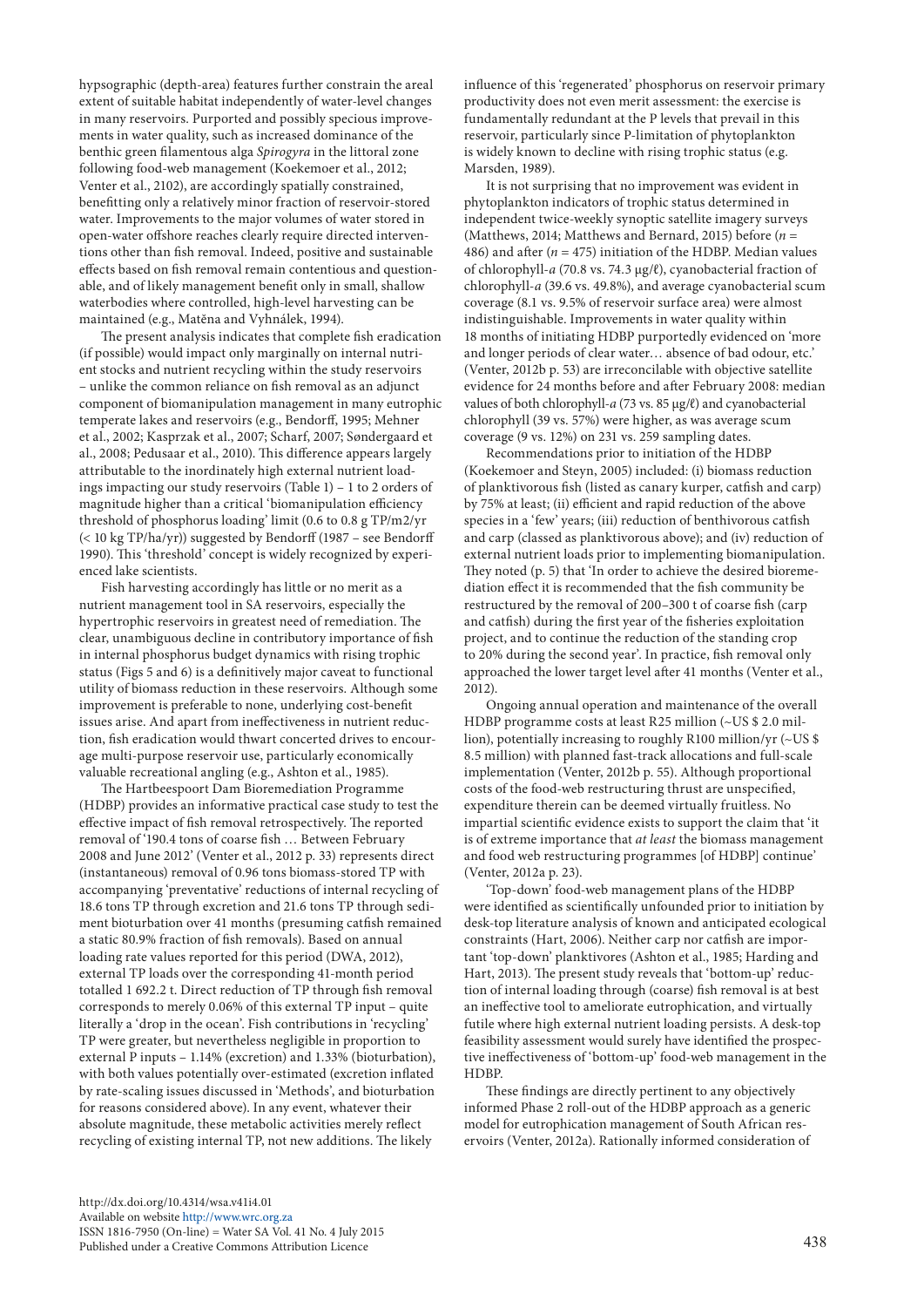the plausible effectiveness of envisaged bioremedial (and other) management approaches prior to their extension and application to other reservoirs can limit or avoid misguided monetary and manpower expenditure. The following extract from Wetzel (2001) has compelling pertinence:

'Fish "biomanipulation" […] requires a continual, sustained removal effort [only used] effectively in tandem with many simultaneously (sic) nutrient retention and control mechanisms [which] cannot be readily realized on a sustained basis in lakes that experience continued high nutrient loadings [our emphasis] […] unless intensive management strategies are constantly applied. Even coupled with [reduced nutrient loading] such manipulations […] are only of short-lived therapeutic value [temporarily displacing but not removing nutrient pools] from the ecosystem, and continued nutrient loading will be directed to maximizing primary productivity' – the very symptomatic problem that biomanipulation seeks to redress! 'With [future monitoring and regulation] biomanipulation will […] be a useful, albeit expensive, therapeutic tool to minimize the effects of eutrophication'.

# **CONCLUSION**

The role of fish in TP budget dynamics of SA reservoirs is effectively marginal. Their impacts decline exponentially with rising trophic status (i.e. external TP inputs) and become virtually insignificant in the most severely enriched reservoirs. No objective scientific basis exists to justify food-web management as a 'bottom-up' (resource limitation) strategy to tangibly reduce the quantity of within-reservoir phosphorus stock and its internal recycling in nutrient-polluted reservoirs. With 'topdown' biomanipulation already discredited (see Introduction), the present negation of 'bottom-up' intervention renders prospects of food-web manipulation unsuitable for realistic eutrophication management of SA reservoirs. 'Techno-transfer' of techniques developed in bio-physically different regions can (and must) be tested critically to ensure objectively informed implementation and prevent fruitless expenditure.

# **ACKNOWLEDGEMENTS**

This work was supported by an Incentive Funding for Rated Researchers award to RCH from the South African National Research Foundation (NRF). Library and related facilities enabling the study were provided by the University of KwaZulu-Natal. Dr David Griffiths kindly supplied the regression equation relating fish TP excretion rate to fish biomass plotted as Fig. 2 in Griffiths (2006). Original satellite imagery data on chlorophyll-a concentrations and associated information on cyanobacteria in Hartbeespoort between December 2002 and April 2012 were kindly provided by Dr Mark Matthews. We thank three anonymous reviewers for firm endorsements of this study, and various inputs and suggestions offered to improve this paper. These were incorporated as appropriate in its revision.

# **REFERENCES**

- ADÁMEK Z and MARŠÁLEK B (2013) Bioturbation of sediments by benthic macroinvertebrates and fish and its implication for pond ecosystems: a review. *Aquacult. Int*. **21** 1–17.
- AKHURST DJ, JONES GB, CLARK M and REICHELT-BRUSHETT

[http://dx.doi.org/10.4314/wsa.v41i4.0](http://dx.doi.org/10.4314/wsa.v41i4.01)1 Available on website<http://www.wrc.org.za> ISSN 1816-7950 (On-line) = Water SA Vol. 41 No. 4 July 2015 Published under a Creative Commons Attribution Licence

A (2012) Effects of carp, gambusia, and Australian bass on water quality in a subtropical freshwater reservoir. *Lake Reserv. Manage*. **28** 212–223.

- ASHTON PJ, CHUTTER FM, COCHRANE KL, DE MOOR FC, HELY-HUTCHINSON JR, JARVIS AC, ROBARTS RD, SCOTT WE, THORNTON JA, TWINCH AJ and ZOHARY T (1985) The limnology of Hartbeespoort Dam. South African National Scientific Programmes Report No 110. National Scientific Programmes Unit: CSIR, Pretoria. 269 pp.
- BAJER PG and SORENSEN PW (2014) Effects of common carp on phosphorus concentrations, water clarity, and vegetation density: a whole system experiment in a thermally stratified lake. *Hydrobiologia* DOI: 10.1007/s10750-014-1937-y.
- BAJER PG, SULLIVAN G and SORENSEN PW (2009) Effects of a rapidly increasing population of common carp on vegetative cover and waterfowl in a recently restored Midwestern shallow lake. *Hydrobiologia* **632** 235–245.
- BENNDORF J (1990) Conditions for effective biomanipulation: conclusions derived from whole-lake experiments in Europe. *Hydrobiol.* **200/201** 187−203.
- BENNDORF J (1995) Possibilities and limits for controlling eutrophication by biomanipulation. *Int. Rev. Ges. Hydrobiol*. **80 519**−534.
- BREUKELAAR A, LAMMENS E, KLEIN BRETELER JGP and TATRAI I (1994) Effects of benthivorous bream (*Abramis brama*) and carp (*Cyprinus carpio*) on sediment resuspension and concentrations of nutrients and chlorophyll *a*. *Freshwater Biol*. **32** 112–121.
- CROUCAMP L and VENTER P (2012) Hartbeespoort Dam Remediation: Biomass removal and management. *Civ. Eng.* **20** (7) 25–29.
- CUKIC Z and VENTER P (2012) Hartbeespoort Dam Remediation: Sediment removal and management. *Civ. Eng.* **20** (7) 42–47.
- CYR H and PETERS RH (1996) Biomass-size spectra and the prediction of fish biomass in lakes. *Can. J. Fish. Aquat. Sci.* **53** 994–1006.
- DWA (DEPARTMENT OF WATER AFFAIRS, SOUTH AFRICA) (2012) Hartbeespoort Dam Bioremediation Programme: Integrated Monitoring Programme – Progress Report April 2014. DWA, Pretoria.
- DWA (DEPARTMENT OF WATER AFFAIRS, SOUTH AFRICA) (2013) *National Water Resource Strategy. Water for an Equitable and Sustainable Future. June 2013 Second Edition.* DWA, Pretoria. 145 pp.
- DWA (DEPARTMENT OF WATER AFFAIRS, SOUTH AFRICA) (2014) National Eutrophication Monitoring Programme. URL: [https://www.dwa.gov.za/iwqs/eutrophication/NEMP/report/](https://www.dwa.gov.za/iwqs/eutrophication/NEMP/report/NEMPyears.aspx) [NEMPyears.aspx](https://www.dwa.gov.za/iwqs/eutrophication/NEMP/report/NEMPyears.aspx) (Accessed October 2014).
- GEHRKE PC and HARRIS JH (1994) The role of fish in Cyanobacterial blooms in Australia. *Aust. J. Mar. Freshwat. Res.* **45** 905–915.
- GIDO KB (2002) Interspecific comparisons and the potential importance of nutrient excretion by benthic fishes in a large reservoir. *Trans. Am. Fish. Soc.* **131** 260–270.
- GRIFFITHS D (2006) The direct contribution of fish to lake phosphorus cycles. *Ecol. Freshwater Fish* **15** 86–95.
- GRIFFITHS D (2014) Personal e-mail communication to R C HART. GROBLER DG and DAVIES E (1981) Sediments as a source of phosphate: a study of 38 impoundments. *Water SA* **7** 54–60.
- HANSSON L-A, ANNADOTTER H, BERGMAN E, HAMRIN SF, JEPPESEN E, KAIRESALO T, LUOKKANEN E, NILSSON P-A, SØNDERGAARD M and STRAND J (1998) Biomanipulation as an application of food-chain theory: constraints, synthesis, and recommendations for temperate lakes. *Ecosystems* 1 558–574.
- HARDING WR (2008) The determination of annual phosphorus loading limits for South African Dams. WRC Report No. 1687/1/08. Water Research Commission, Pretoria. ISBN: 978-1-77005-866-6.
- HARDING WR (2015) Living with eutrophication in South Africa: a review of realities and challenges. *Trans. R. Soc. S. Afr.* DOI: 10.1080/0035919X.2015.1014878. 17 pp.
- HARDING WR, DOWNING TG, VAN GINKEL CE and MOOLMAN PM (2009) An overview of cyanobacterial research and management in South Africa post-2000. *Water SA* **35** 479–484.
- HARDING WR and HART RC (2013) Foodweb structure in the hypertrophic Rietvlei Dam based on stable isotope analysis: Specific and general implications for reservoir biomanipulation. *Water SA* **39** 615–616.